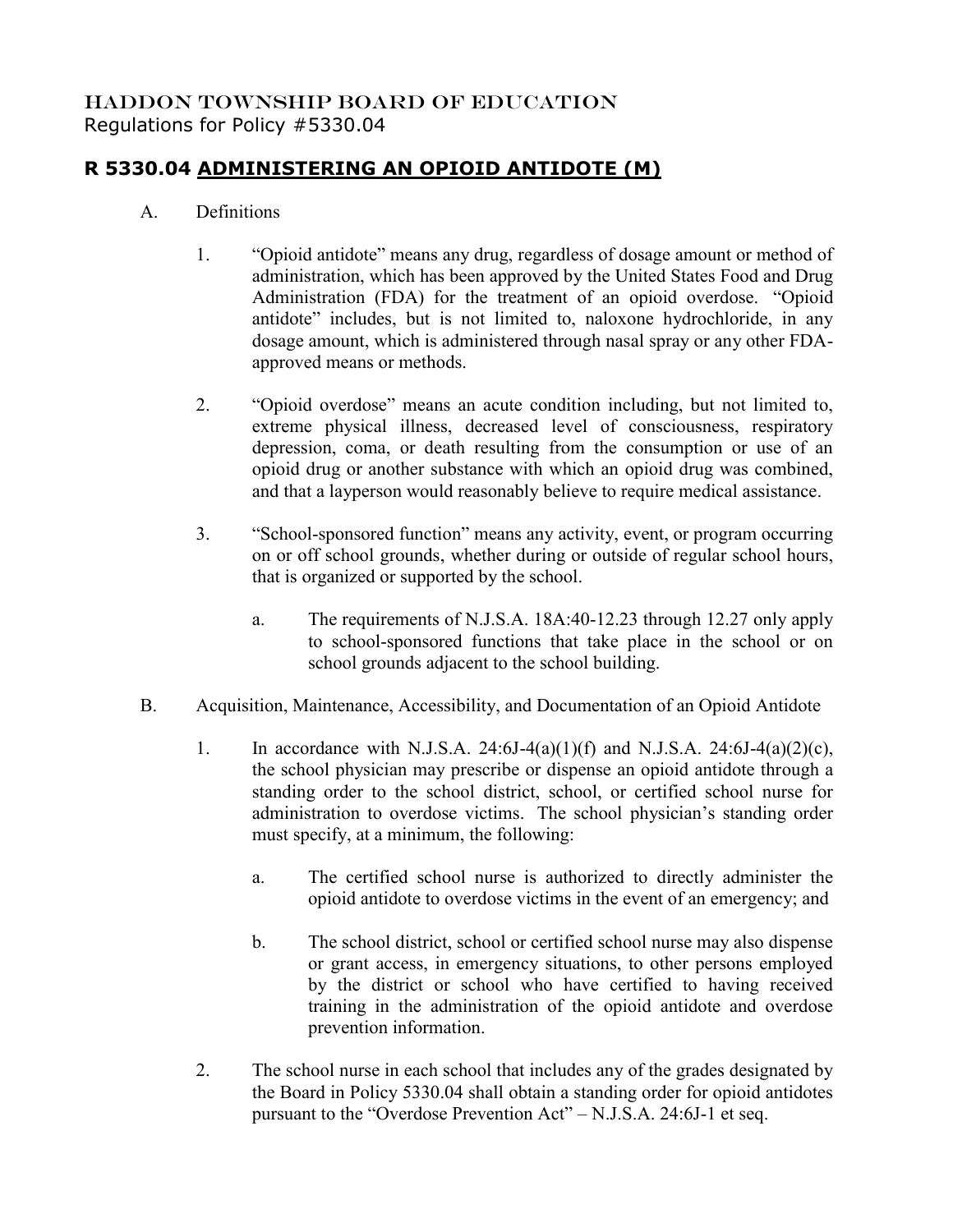- a. Written standing orders shall be reviewed and reissued before the beginning of the school year in accordance with N.J.A.C. 6A:16-  $2.3(a)4(vi)$ .
- 3. The school nurse shall be responsible to:
	- a. Maintain a supply of opioid antidotes that have been prescribed under a standing order in a safe and secure, but unlocked and easily accessible location in the school:
		- (1) The opioid antidotes shall be accessible in the school during regular school hours and during school-sponsored functions that take place in the school or on school grounds adjacent to the school building.
	- b. Document the administration of an opioid antidote on a student's health record;
	- c. Monitor the on-site inventory and replacement of the opioid antidote supply;
	- d. Ensure the replacement of the opioid antidote supply following use or expiration of the opioid antidote; and
	- e. Plan for the disposal of administered opioid antidote and expired opioid antidote applicators.
- 4. Opioid antidotes shall be maintained by a school pursuant to N.J.S.A. 18A:40-12.24.b.(1) in quantities and types deemed adequate by the Board, in consultation with the New Jersey Department of Education (NJDOE) and the Department of Human Services.
- C. Authorization and Training for Administering an Opioid Antidote
	- 1. The school nurse shall have the primary responsibility for the emergency administration of an opioid antidote.
	- 2. However, the Board upon the recommendation of the Superintendent shall designate additional employees who volunteer to administer an opioid antidote in the event that a person experiences an opioid overdose when the nurse is not physically present at the scene.
	- 3. The school nurse and designated employees shall only be authorized to administer opioid antidotes after receiving the training required under N.J.S.A. 18A:40-12.25.band N.J.S.A. 24:6J-5.
		- a. Each certified school nurse and each employee designated to administer an opioid antidote pursuant to N.J.S.A. 18A:40-12.24.c.(1) and N.J.S.A. 24:6J-5 shall receive training on standard protocols from the school physician issuing the standing order or through a written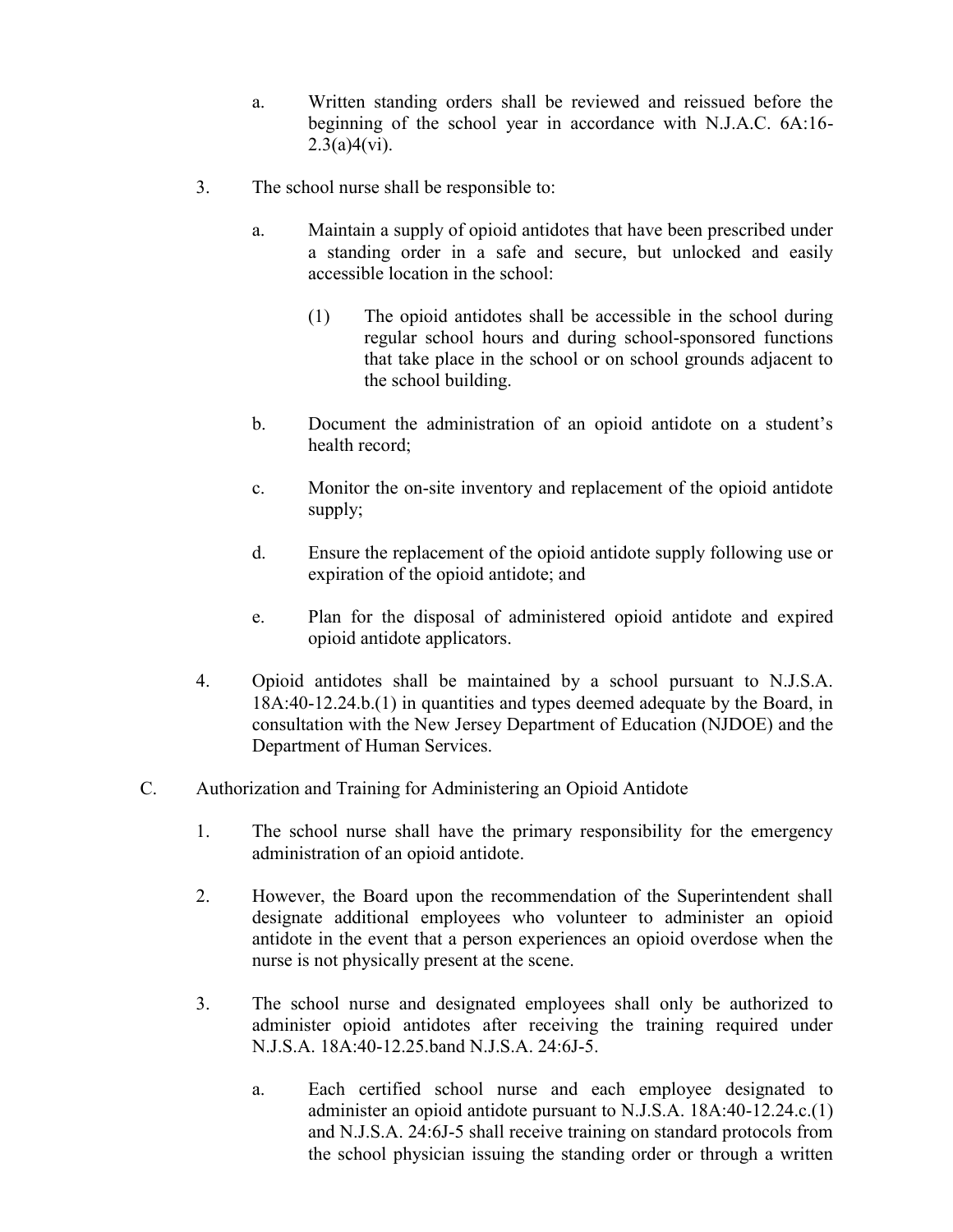agreement by the school physician with an organization that addresses medical or social issues related to drug addiction.

The training must address overdose prevention information, including but not limited to, the following:

- (1) Information on opioid overdose prevention and recognition;
- (2) Instruction on how to perform rescue breathing and resuscitation;
- (3) Information on opioid dosage and instruction on opioid antidote administration;
- (4) Information describing the importance of calling 911 emergency telephone service for assistance with an opioid overdose; and
- (5) Instructions for appropriate care of an overdose victim after administration of the opioid antidote.
- b. The district shall collect and maintain written evidence of satisfactory completion of the required training program before a certified school nurse or an employee is approved to administer opioid antidote.
- 4. In the event a licensed athletic trainer volunteers to administer an opioid antidote pursuant to N.J.S.A. 18A:40-12.23 through 12.27, it shall not constitute a violation of the "Athletic Training Licensure Act" – N.J.S.A. 45:9-37.35 et seq.
- D. Administration of an Opioid Antidote
	- 1. The school nurse or a trained employee designated pursuant to N.J.S.A. 18A:40-12.24.c.(1) shall be authorized to administer an opioid antidote to any person whom the nurse or trained employee in good faith believes is experiencing an opioid overdose.
		- a. The school nurse or a trained employee designated pursuant to N.J.S.A. 18A:40-12.24.c.(1) shall be promptly available on site at the school during regular school hours and during school-sponsored functions that take place in the school or on school grounds adjacent to the school building at any time.
		- b. Upon receiving a report or observing a possible opioid overdose in the school or at a school-sponsored function that takes place in a school or on school grounds adjacent to the school building at any time, the Principal or designee or any staff member present will immediately call the school nurse, if present, or a designated staff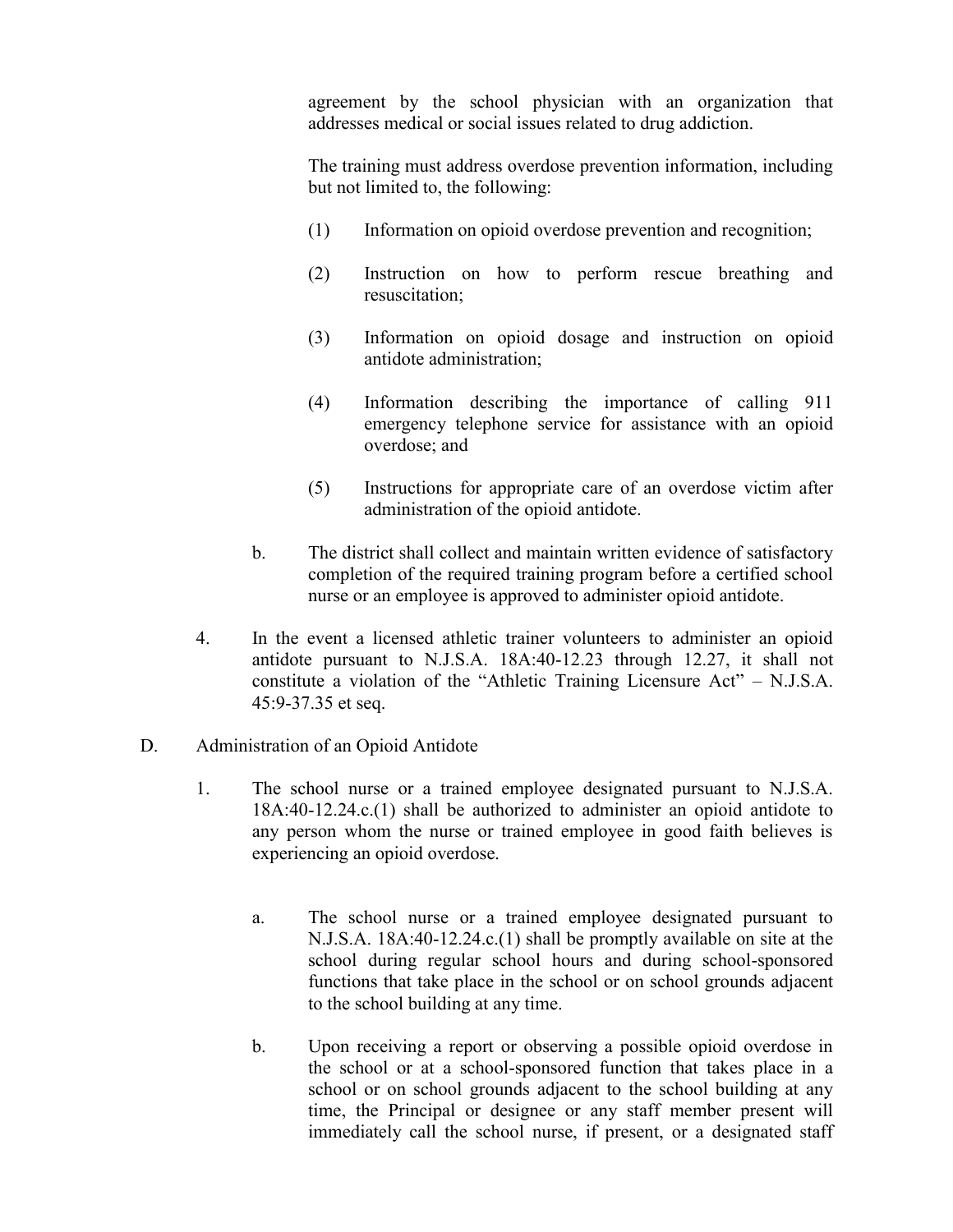member who volunteered and was trained to administer an opioid antidote, and emergency medical responders.

- 2. The certified school nurse or employee designated to administer an opioid antidote pursuant to N.J.S.A. 18A:40-12.24.c.(1) and N.J.S.A. 24:6J-5 shall determine, in addition to the opioid antidote, whether any other emergency medical response is necessary, including but not limited to, cardiopulmonary resuscitation (CPR), Rescue Breaths, or the use of an automated external defibrillator (AED).
- 3. The certified school nurse and/or other staff member(s) shall monitor the person who has received an opioid antidote and keep the individual who may be experiencing an opioid overdose comfortable until emergency medical responders arrive on the scene.
- 4. An individual shall be transported to a hospital emergency room by emergency medical responders after the administration of an opioid antidote, even if the person's symptoms appear to have resolved. A student transported to the hospital shall be transported in accordance with the Board's Policy required in treating alcohol or other drug-affected students pursuant to N.J.A.C. 16-4.1(c)5.
- 5. The Principal or designee shall notify the Superintendent or designee whenever an opioid antidote is administered.
- 6. The Principal or designee shall notify, as soon as practical, the parent of any student or a family member or other contact person for a staff member who may be experiencing an opioid overdose or has been administered an opioid antidote.
- 7. Nothing in Regulation 5330.04 shall be interpreted to prohibit the administration of an opioid antidote to a student, staff member, or other person in an emergency during school hours or during on-site schoolsponsored activities by an emergency medical responder or other person authorized by law to administer an opioid antidote, in accordance with N.J.S.A. 24:6J-1 et seq.
- E. Use of Controlled Dangerous Substances
	- 1. Any student or staff member who is found to be under the influence of a controlled dangerous substance shall be subject to the provisions of any applicable statutes and administrative codes and Board Policies and Regulations prohibiting the use of a controlled dangerous substance.
- F. Limitation of Liability
	- 1. Pursuant to N.J.S.A. 24:6J-4, the school district, school physician, certified school nurse, and other approved designees shall not, as a result of any acts or omissions, be subject to any criminal or civil liability for administering an opioid antidote.